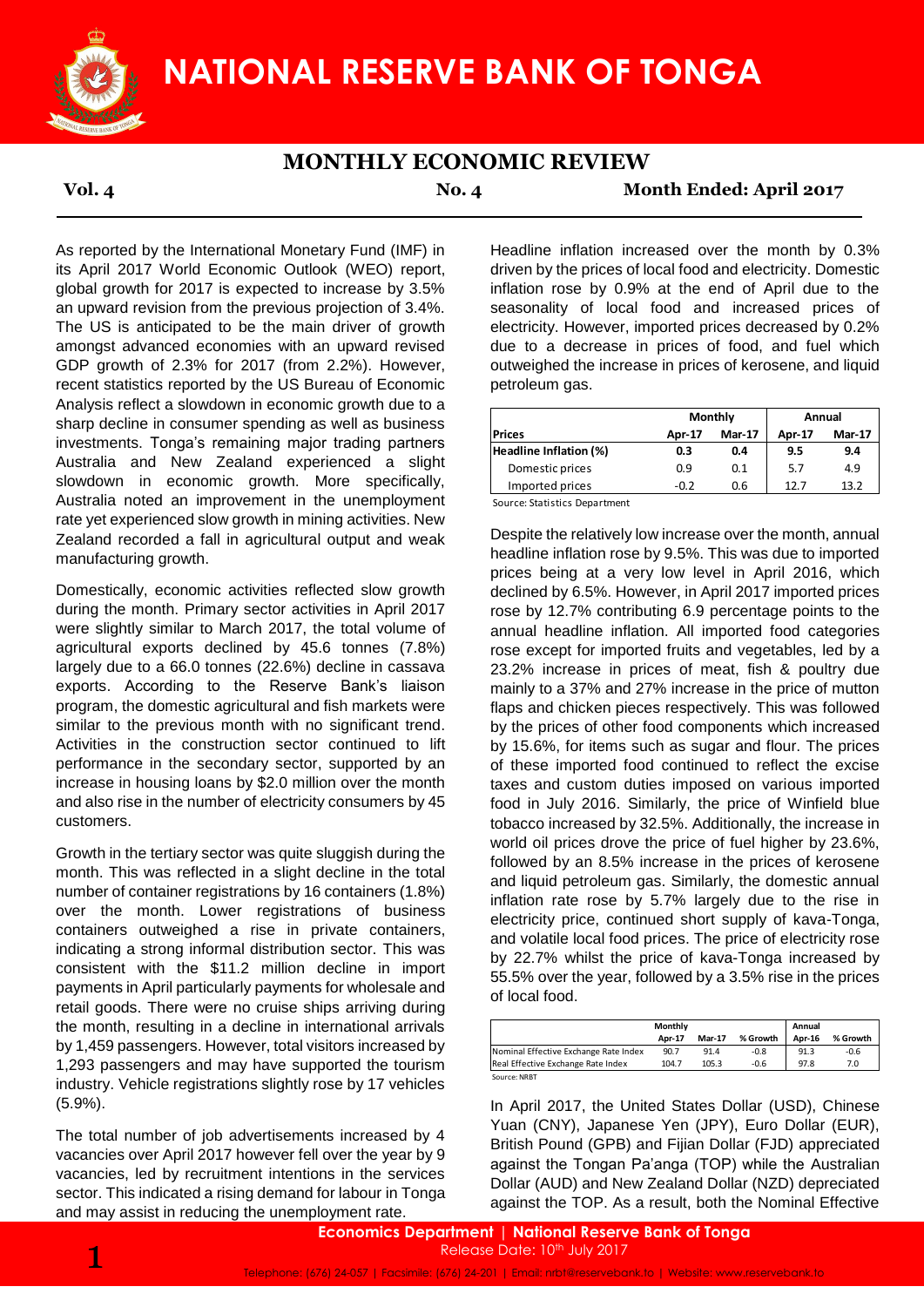

# **MONTHLY ECONOMIC REVIEW**

**Vol. 4 No. 4 Month Ended: April 2017**

Exchange Rate (NEER) index and the Real Effective Exchange Rate (REER) index slightly decreased over the month. In annual terms, the NEER index continued to fall while the REER index rose. The rise in the REER index reflected Tonga's higher headline inflation rate relative to its trading partners, which may impact the international competitiveness of the Tongan exports of goods and services.

|                               | Monthly       |               |          | Annual        |          |
|-------------------------------|---------------|---------------|----------|---------------|----------|
|                               | <b>Apr-17</b> | <b>Mar-17</b> | % Growth | <b>Apr-17</b> | % Growth |
| OET Receipts (TOP \$ million) | 53.7          | 49.4          | 8.6      | 735.8         | 18.3     |
| Export receipt                | 1.5           | 1.6           | $-10.7$  | 23.1          | 53.1     |
| Travel receipts               | 7.1           | 7.1           | 0.0      | 102.5         | 25.1     |
| Private transfers             | 20.1          | 21.2          | $-4.9$   | 256.8         | 15.9     |
| Others                        | 25.0          | 19.6          | 27.8     | 353.3         | 72.6     |
| OET Payments (TOP \$ million) | 45.6          | 59.0          | $-22.8$  | 619.3         | 11.8     |
| Import payments               | 25.9          | 37.2          | $-30.2$  | 356.1         | 13.9     |
| Services payments             | 10.2          | 11.9          | $-14.9$  | 143.4         | 22.2     |
| Primary Income payments       | 0.7           | 1.5           | $-56.6$  | 20.9          | 26.4     |
| Others                        | 8.8           | 8.4           | 4.7      | 98.8          | $-7.9$   |

Source: Banking System

Total OET receipts rose over the month of April 2017, by 8.6% to \$53.7 million. This was mainly driven by the rise in commercial banks' interbank transfers. Official transfer receipts also rose underpinned by receipts of official grants by the Government for technical assistance and other current expenditures. In year ended terms, total OET receipts rose by 18.3% which was largely owing to the higher inflows of private remittances and official grant receipts. The celebrations and annual events during the year supported the annual growth in remittances. Majority of the annual remittance receipts were in USD and AUD which was supported by the depreciation of the TOP against these currencies. This coincided with the positive economic growth in these countries. **EXECUTE SECUTE APPLY SECURE APPLY ASSES** and the connected by the connected by the connected by the connected by the connected by the connected by the connected by the connected by the connected by the connected by the co

Total OET payments decreased over the month of April 2017 by 22.8% to \$45.6 million due mainly to lower import payments. Services, primary income and transfer payments also decreased. Lower payments for oil and wholesale & retail goods drove the decline in imports. This was consistent with the decline in container registrations over the month. Total OET payments however rose over the year by 11.8%, which was mainly driven by higher imports payments particularly payments for wholesale and retail goods.

The overall OET balance for April 2017 was therefore a surplus of \$5.7 million. This contributed to the rise in the official foreign reserves to \$371.7 million in April 2017,

|                                  | Monthly       |               |          | Annual |          |
|----------------------------------|---------------|---------------|----------|--------|----------|
|                                  | <b>Apr-17</b> | <b>Mar-17</b> | % Growth | Apr-16 | % Growth |
| Foreign Reserves (\$ in million) | 371.7         | 366.0         | 1.5      | 322.9  | 15.1     |
| Import Coverage (months)         | 6.8           | 6.7           |          | 6.7    |          |

Source: Banking System, Statistics Department

equivalent to  $6.8$  months<sup>1</sup> of imports cover, which is still above the Reserve Bank's minimum range of 3-4 months.

Broad money (money supply) increased over April, due to rises in both net foreign and net domestic assets. The rise in the foreign reserves contributed to the increase in net foreign assets whilst the higher cash withdrawals by the commercial banks from the Reserve Bank vault during the month drove the increase in net domestic assets. This was to cater for the replenishment of cash holdings of the commercial banks in the outer islands and the foreign exchange dealers. Over the year, broad money also rose driven solely by an increase in net foreign assets. Higher foreign reserves continued to be the underlying reason for the annual growth.

| <b>Mar-17</b> | % Growth | Apr-16 | % Growth |
|---------------|----------|--------|----------|
|               |          |        |          |
| 503.6         | 1.3      | 448.3  | 13.7     |
| 389.7         | 1.5      | 321.8  | 22.9     |
| 114.1         | 0.4      | 126.8  | $-9.7$   |
|               |          |        |          |

The banking system recorded a \$3.6 million (1.3%) increase in liquidity (reserve money)<sup>2</sup> over April. This resulted from higher cash withdrawals by the commercial banks from the Reserve Bank vault leading to a rise in the currency in circulation. Banks' total loans to deposit ratio dropped slightly to 74.5% in April from 75.5% in the previous month. This was due to higher deposits over the month which also coincided with the rise in foreign reserves. However, the loans to deposit ratio continued to remain below the 80% minimum loan to deposit ratio target which indicates excess liquidity in the banking system remains and that there is capacity for further lending by the banks.

|                               | Monthly       |               |          | Annual |          |  |
|-------------------------------|---------------|---------------|----------|--------|----------|--|
| Lending                       | <b>Apr-17</b> | <b>Mar-17</b> | % Growth | Apr-16 | % Growth |  |
| Total Lending (\$ in million) | 391.9         | 391.2         | 0.2      | 344.0  | 13.9     |  |
| <b>Business lending</b>       | 167.7         | 168.7         | $-0.6$   | 162.9  | 3.0      |  |
| Household lending             | 222.9         | 221.3         | 0.7      | 179.8  | 24.0     |  |
| Other lending                 | 1.3           | 1.2           | 10.8     | 1.2    | 3.2      |  |

Source: Banking System

Total banks' lending rose over the month and over the year to another record high of \$391.9 million. Lending to households was the only driver of the overall growth over

<sup>2</sup> Sum of currency in circulation, exchange settlement account balances, and

**.** 

<sup>&</sup>lt;sup>1</sup> Method of calculation changed in February 2017 to include both imports of goods & services (previous method used imports of goods only)